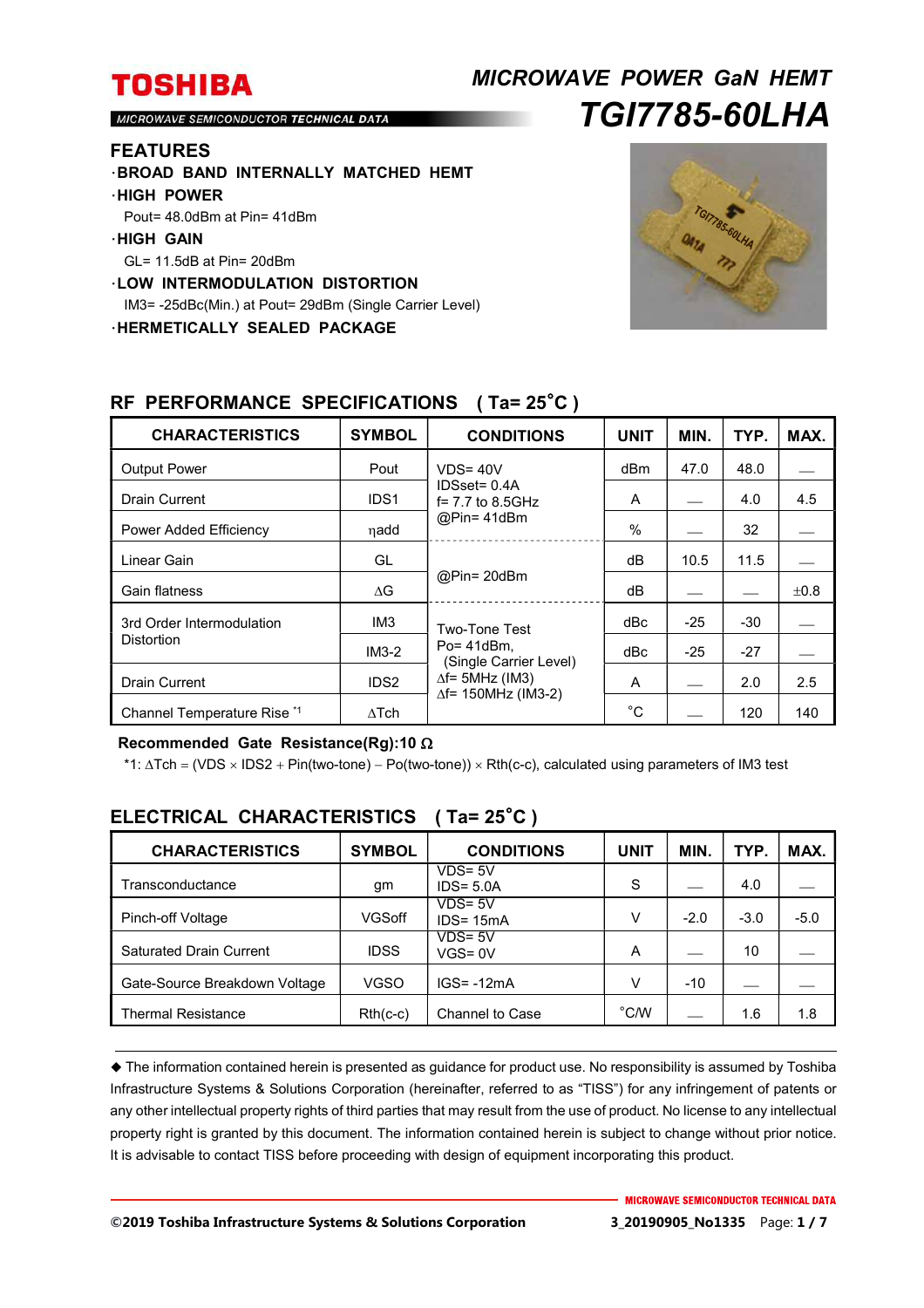# MICROWAVE SEMICONDUCTOR TECHNICAL DATA

# **ABSOLUTE MAXIMUM RATINGS ( Ta= 25**°**C )**

| <b>CHARACTERISTICS</b>              | <b>SYMBOL</b> | <b>UNIT</b> | <b>RATING</b>   |
|-------------------------------------|---------------|-------------|-----------------|
| Drain-Source Voltage                | <b>VDS</b>    | v           | 50              |
| Gate-Source Voltage                 | <b>VGS</b>    | v           | $-10$           |
| <b>Drain Current</b>                | <b>IDS</b>    | A           | 6.0             |
| Total Power Dissipation (Tc= 25 °C) | PT            | w           | 111             |
| <b>Channel Temperature</b>          | Tch           | °C          | 225             |
| Storage Temperature                 | Tstg          | °C          | $-65$ to $+175$ |

## **PACKAGE OUTLINE ( 7-AA04A )**



## **HANDLING PRECAUTIONS FOR PACKAGE MODEL**

Soldering iron should be grounded and the operating time should not exceed 10 seconds at 260°C or 3 seconds at 350°C.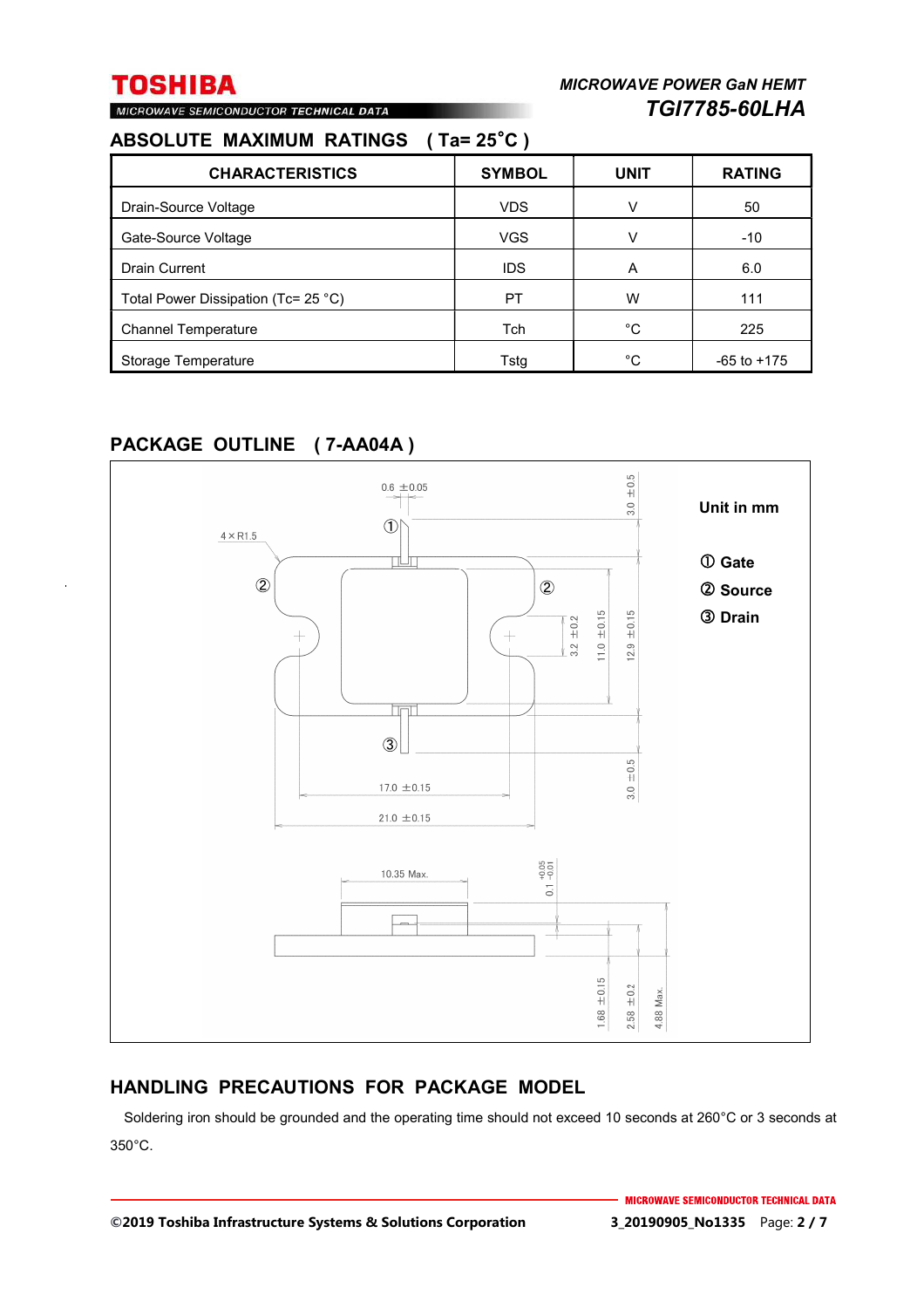*MICROWAVE POWER GaN HEMT TGI7785-60LHA* 

## MICROWAVE SEMICONDUCTOR TECHNICAL DATA **TYPICAL RF PERFORMANCE**

### ・**Pout, Gain, PAE, IDS vs. Pin**

VDS= 40V, IDSset= 0.4A, f= 7.7, 8.1, 8.5GHz, Ta=  $+25^{\circ}$ C





#### **©2019 Toshiba Infrastructure Systems & Solutions Corporation 3\_20190905\_No1335** Page: **3 / 7**

**MICROWAVE SEMICONDUCTOR TECHNICAL DATA**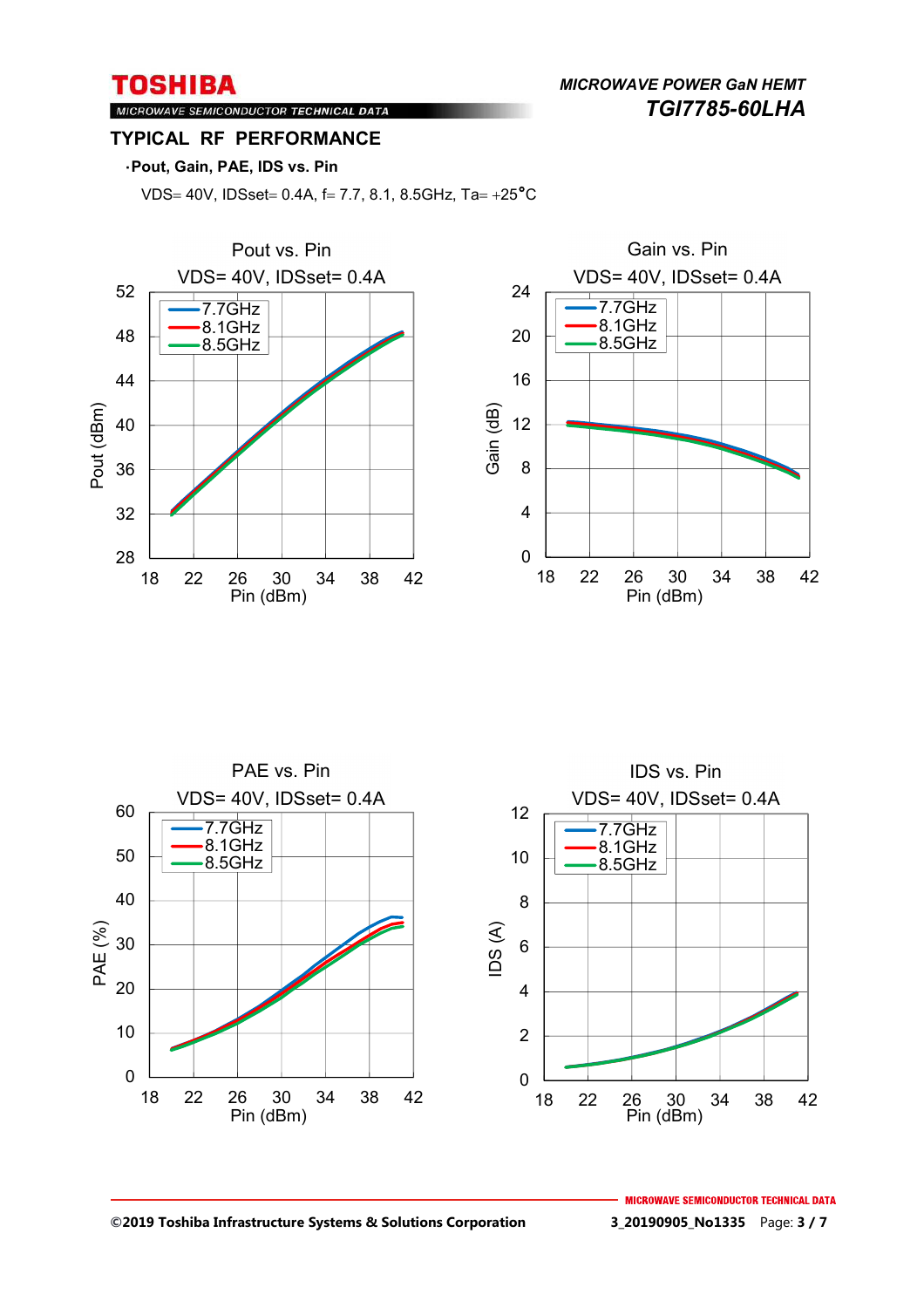*MICROWAVE POWER GaN HEMT TGI7785-60LHA* 

### MICROWAVE SEMICONDUCTOR TECHNICAL DATA

#### ・**IM3, IM5 vs. Pout**

VDS= 40V, IDSset = 0.4A, f = 7.7, 8.1, 8.5GHz,  $\Delta f$  = 5MHz, Ta = +25<sup>°</sup>C



・**IM3, IM5 vs. Pout** 

VDS= 40V, IDSset= 0.4A, f= 7.7, 8.1, 8.5GHz,  $\Delta f = 150$ MHz, Ta= +25<sup>°</sup>C

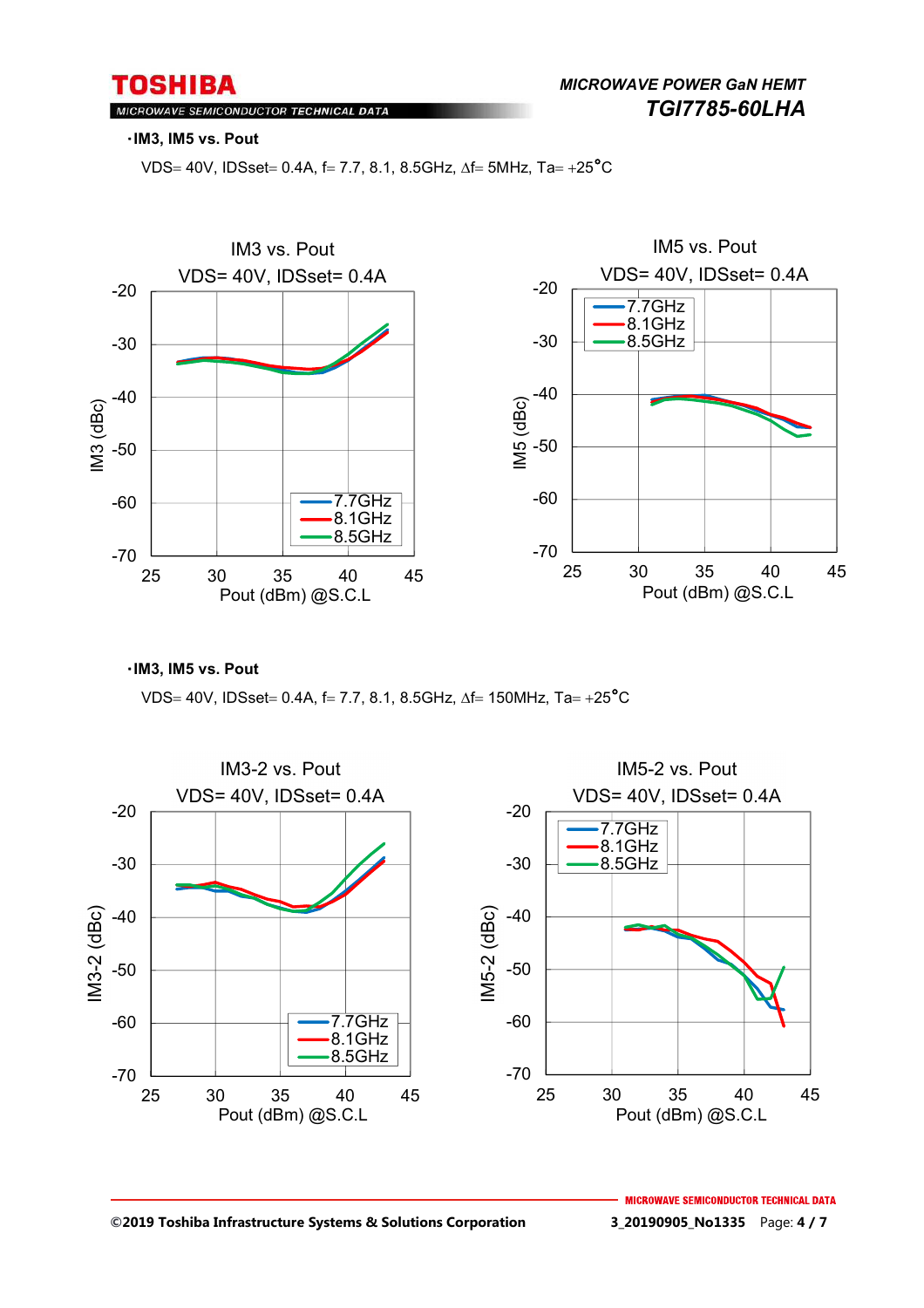MICROWAVE SEMICONDUCTOR TECHNICAL DATA

### ・**Pout, Gain, PAE, IDS vs. Pin vs. Temperature**

VDS= 40V, IDSset = 0.4A,  $f = 8.1$ GHz, Ta = -25, +25, +75<sup>°</sup>C







#### **©2019 Toshiba Infrastructure Systems & Solutions Corporation 3\_20190905\_No1335** Page: **5 / 7**

**MICROWAVE SEMICONDUCTOR TECHNICAL DATA**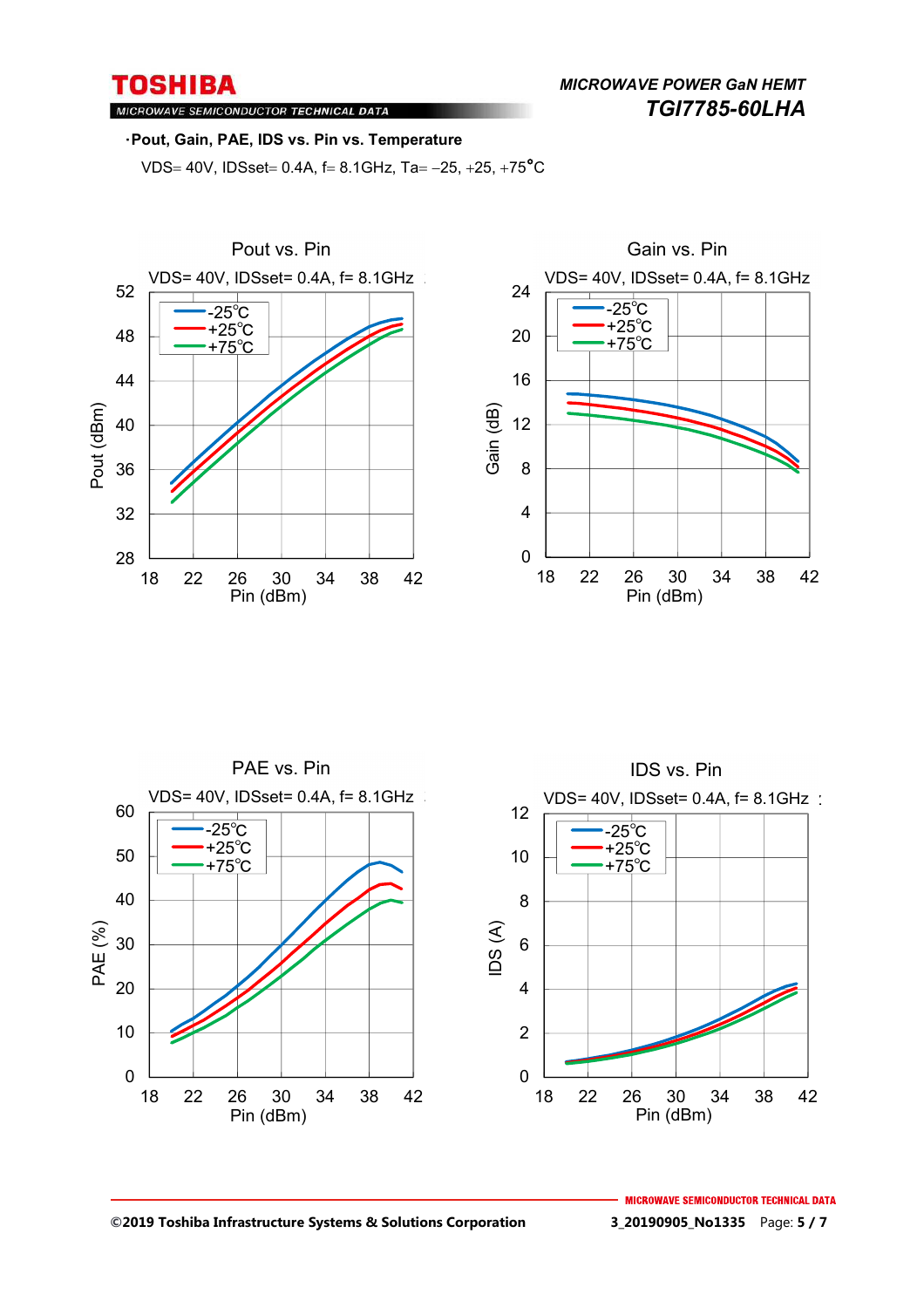MICROWAVE SEMICONDUCTOR TECHNICAL DATA

#### ・**S-Parameter**

VDS= 40V, IDSset = 0.4A,  $f = 6$  to 10GHz, Ta =  $+25^{\circ}$ C